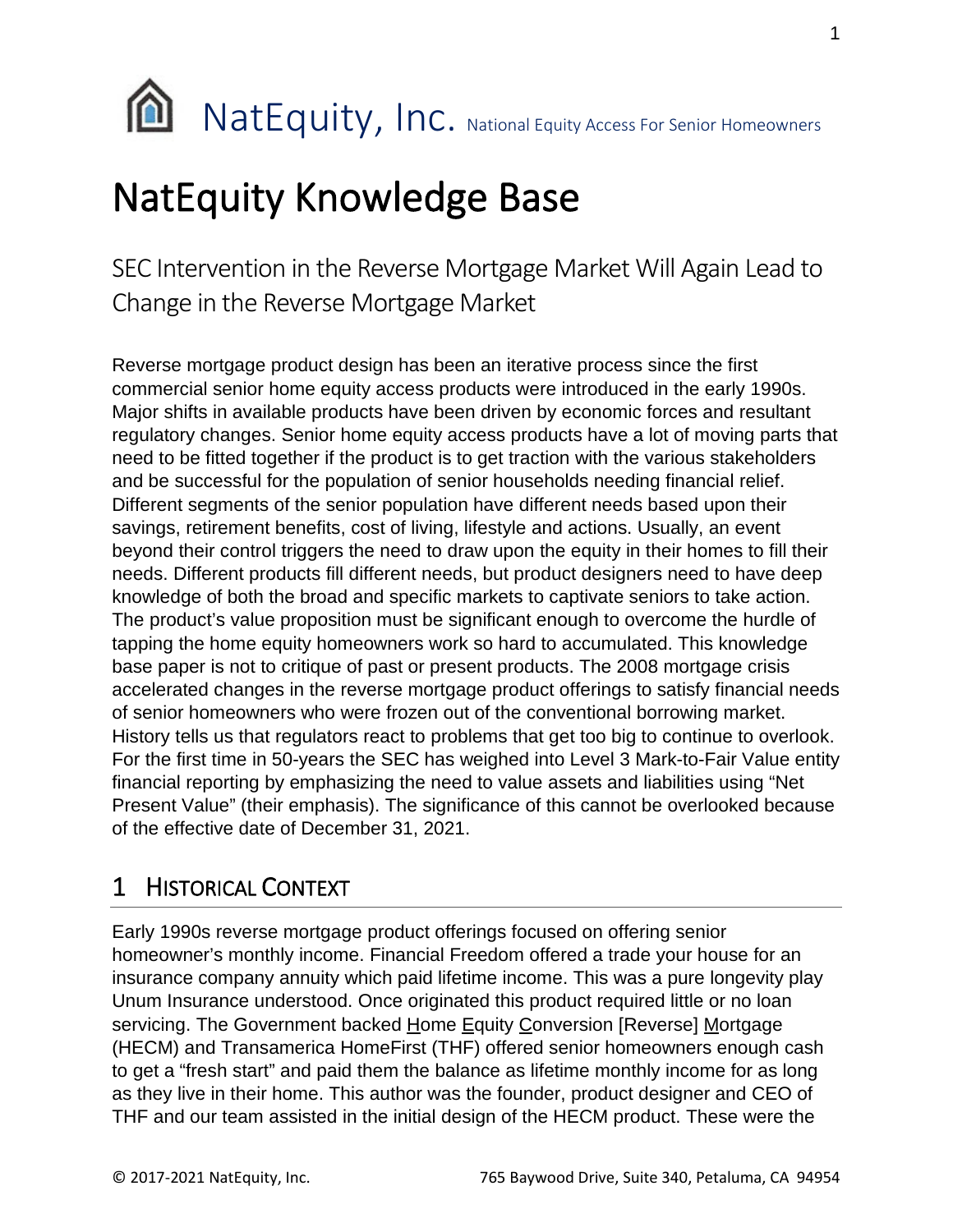early days of the market and it was difficult to overcome conservative skeptics and get market traction. THF did sell a substantial number of lifetime products. Initially Financial Freedom and Transamerica both outsold the Government HECM product.

HECM had the advantage of the Treasury's balance sheet which allowed HECM to offer product a lower-cost funds than private market products. HECM also embraced unrealistic product design assumptions, like 4% annual compounded nationwide home price appreciation. The amount of home value HECM would lend against (principle limit) used/uses Social Security mortality tables which have mortality higher than that of a typical homeowner. These three factors allowed HECM to offer more money per dollar of future home value than private for-profit companies were willing to embrace. HECM's real edge was a federal government guaranty that meant when the accumulated principal advances and accrued interest hit 98% of origination home value, each loan was "put" back to the Treasury and the American taxpayers took the loss at foreclosure. Because of the guarantee HECM also cut corners on closing costs like title insurance. All of this meant that originators could securitize HECM loan portfolios at low U.S. Government guaranteed yields and monetize for immediate profit the higher individual loan interest rates charged borrowers – the arbitrage. This arbitrage and the need to build more and larger securitized portfolios lead to fundamental changes in both the HECM and private jumbo reverse mortgage markets.

In 1992, the SEC imposed an early form of fair value accounting that worked against Transamerica. One competitor, Providential, was quickly forced from the market. Eventually in 1999, Transamerica sold the lifetime reverse mortgage portfolio to a Wall Street bank. Financial Freedom was exempt from fair value accounting because it was an insurance annuity. Financial Freedom ultimately owned the THF operating company and its patents and product designs. Key amongst these was a life of credit product named "House Money". The original intent of House Money was to allow senior homeowners the flexability of a line of credit they could drawdown as need over their lifetime as they aged in place. At the same time in the early 2000s Wells Fargo and other banks started aggressively marketing Home Equity Lines of Credit (HELOCs) to senior homeowners to tap the equity in their homes. These were interest only loans that reset after year ten as fully amortized high monthly repayments of principal and interest. Others in the private jumbo market, like Financial Freedom's House Money, modified products to compete. HECM followed suit with a similar line of credit/large lump product.

Quickly these products found a large market niche of seniors who needed large lump sums to deal with accumulated debt. The roaring 2000s found a willing market that expanded after the 2008 mortgage crisis. Immediate large loan draws available from the House Money and revamped HECM product made them attractive to securitizers because of volume. A HUD Inspection General's report in 2014 presented the findings of a problem, at least in the HECM marketplace. 87% of senior homeowners who took advantage of these lump sum loans engage [i](#page-4-0)n fraud at time of loan origination<sup>i</sup>. The 2016 foreclosure on 32,000 seniors with HECMs led to the tightening of lump sum loophole in the HECM program.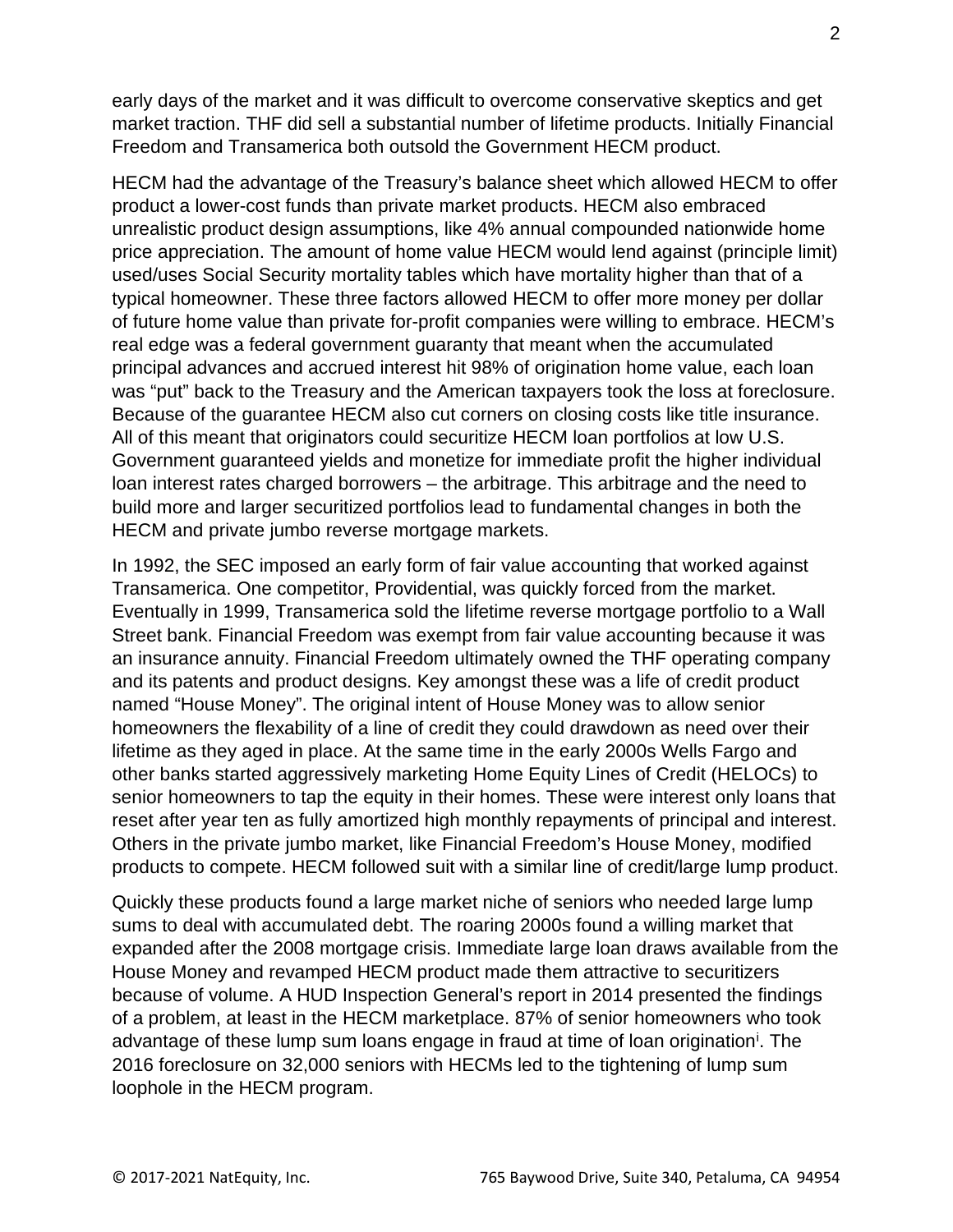## 2 REGULATORY FRAMEWORK FAVORS LUMP SUM REVERSE MORTGAGES

In 2014, the recently formed Consumer Financial Protection Bureau (CFPB), introduced rules implementing the Ability-to-Repay (ATR) provision – aimed at discouraging risky mortgage lending practices that proliferated during the housing boom. This meant that seniors without W-2 salaried income were deemed "non-qualified mortgage (Non-QM) borrowers. Immediately this discouraged bank HELOC lending which had not recovered from the 2008 downturn. To add fuel to the fire, in 2008 lenders froze HELOC loan draws. These eventually lead to loan resets as high monthly amortized loans. Between 2014 and 2017, \$350 billion of HELOCs reset, mostly for senior households in retirement who could not refinance without W-2 income<sup>[ii](#page-4-1)</sup>.

HECM loans and jumbo "HECM look alike loans" mimicking federal HECM provisions were exempt from the ATR rule. They jumped in to fill the void for senior homeowner's needing to refinance. For the most part this jumbo lump sum space is where the HECM and private jumbo reverse mortgage market has operated since 2014. Originators offer HECM-to-HECM refis, maxed out HECM-to-private jumbo refis and mortgage consolidation jumbo proprietary reverse mortgages.

### 3 GOING FORWARD IN A MIXED PRODUCT ENVIRONMENT

Friends who originate both HECM and jumbo private reverse mortgages have expressed concerns that this refi market opportunity will go away and they will have no alternative products to sell. The recent significant volume reductions in conventional refinancing foretell of market saturation. These originator's bigger concern is that lump sum products serve only a small percentage of the possible senior home equity access market. To breakout of this forever lull of only serving 1-2% of the possible market, products to serve the larger senior market in need for financial relief must be introduced. This is NatEquity's experience driven goal. NatEquity's goal drawn upon THF's product design, market experience and early success providing lifetime income contracts, mostly in California.

Market knowledge and understanding of the regulatory landscape are harder factors to understand than pure product design. When vendors offer limited product options, consumers with various financial needs can only select from what is out there. One size does not fit all in the senior home equity access marketplace. Coastal California is not Florida, nor suburban Chicago or the suburban Tri-state area of metro New York. Weather, the desire and ability to move and property tax structure all play a hand in what senior homeowners want when they need to access their hard-earned home equity. In California, with temperate weather and low property taxes, coastal California seniors want to age in place. Suburban coastal California, close to major to tech and biotech job centers, continue to see escalating home values because of limited buildable land and high demand from highly compensated knowledge workers. Preliminary 2020 Census data shows that coastal California has 3.5 million senior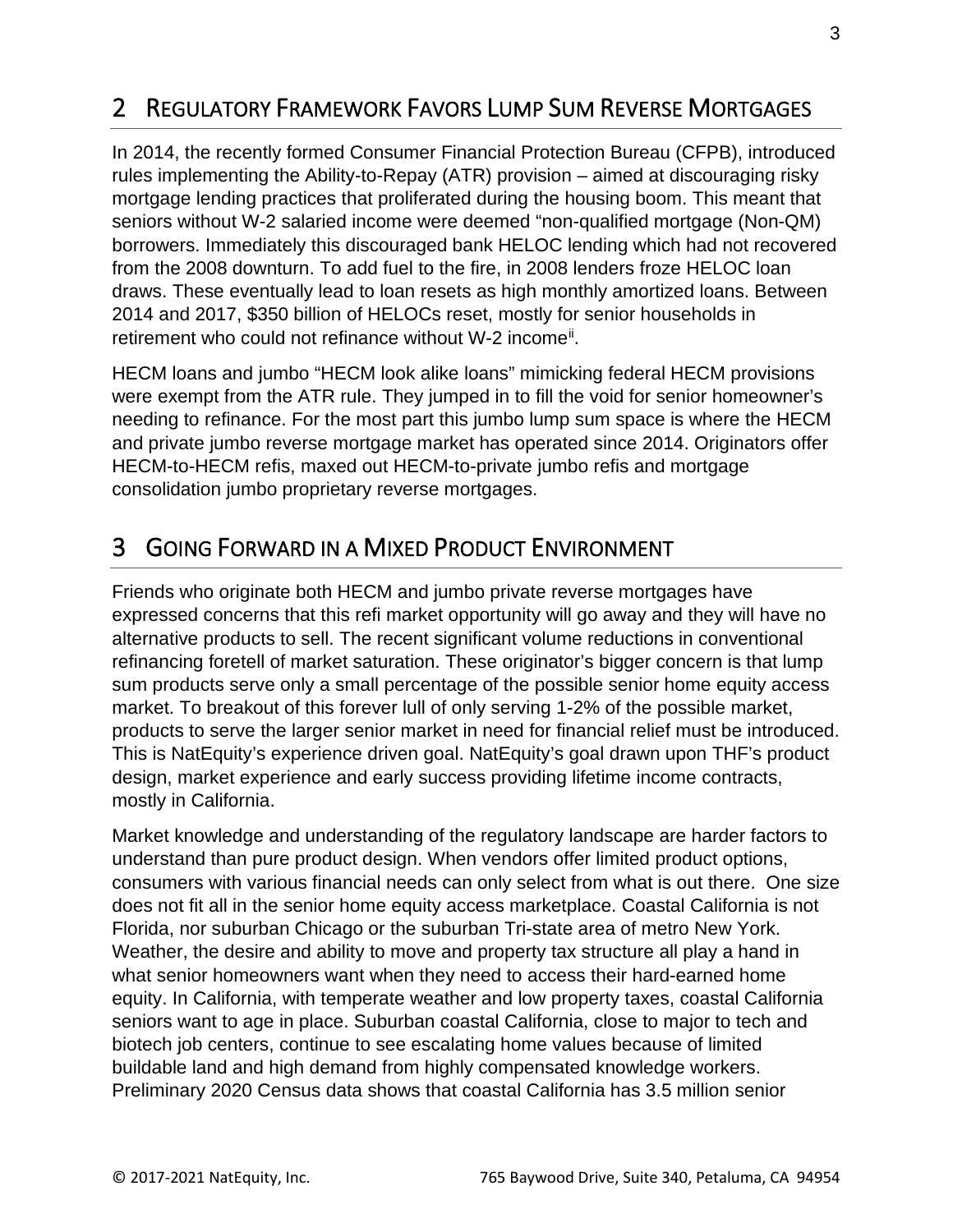households over age 70. By 2030, California will have 6 million senior households over age 70 who have aged in place – the most of any state.

NatEquity's product design is what seniors in focus group tell us they want in order to tap their home equity. NatEquity agrees to buy one half of each home at today's appraised value in exchange for ownership of one half of each home when it is sold in the future. One half of the home's future value is protected for heirs. In exchange NatEquity provides cash up front for a "fresh start" to pay off a reset HELOC, modernize a kitchen or baths and then lifetime income for as long as the senior homeowner(s) live in their home. Provided they maintain the home, (we do annual inspections), they get a 2% annual cost of living adjustment. NatEquity charges 4% accrued interest and caps our share of future home price appreciation (HPA) at 4% cumulative compound HPA until the home is sold. HPA in excess of 4% on NatEquity's share of the home goes to the homeowner. This is in a target market where annual compound HPA has averaged better that 6% for the past 30-years. Because NatEquity and our investors share in the future value of each home we make sure the homes are maintained in resale ready condition to get top dollar at future sale.

## 4 GAAP AND SEC INTERVENTION

The last point is knowledge of the regulatory environment. The scares from the improper mark-to-fair value accounting rules imposed on Transamerica in 1992 are vivid in this author's memory. After 30-years of formulation, proper GAAP Mark-to-Fair value rules were finally imposed on all but the mortgage industry in 2014. These rules began applying to mortgages and commercial real estate in 2020. The rule is simple but complex: a portfolio of Level 3 longevity dependent products is only worth today the discount "net present value" of predictable future cash flows. If you have access to methodology that can repeatably predict future cash flows you get a balance sheet and income statement premium. If you can't, you are subject to a discount that impacts both your balance sheet value and current book income.

Life settlement and other Level 3 asset portfolios like lump sum proprietary reverse mortgages have consistently abused this rule and wiggle their way into Level 2 reporting treatment: what similar asset portfolios sell for in the open markets, with a few adjustments to appease auditors. After much internal study, the SEC issued Rule 2a-5 on December 3, 2002. This rule requires the preferred use of "Net Present Value" [their emphasis] valuation and presentation for financial statements issued by regulated entities. Because of repeated non-compliant audits, the AICPA is rewriting the audit standards for fair value accounting to remove any ambiguity. This rewrite is expected to be released before the December 31, 2021, effective date of SEC Rule 2a-5.

NatEquity is fortunate to have the exclusive commercial license to a longevity dependent analysis tool that is a component of a GAP and SEC compliant valuation methodology. This methodology was first presented to the SEC in 2009 and later published in a peer reviewed paper in 2011. Information of that methodology is publicly available in the Knowledge Base tab of NatEquity's web site.